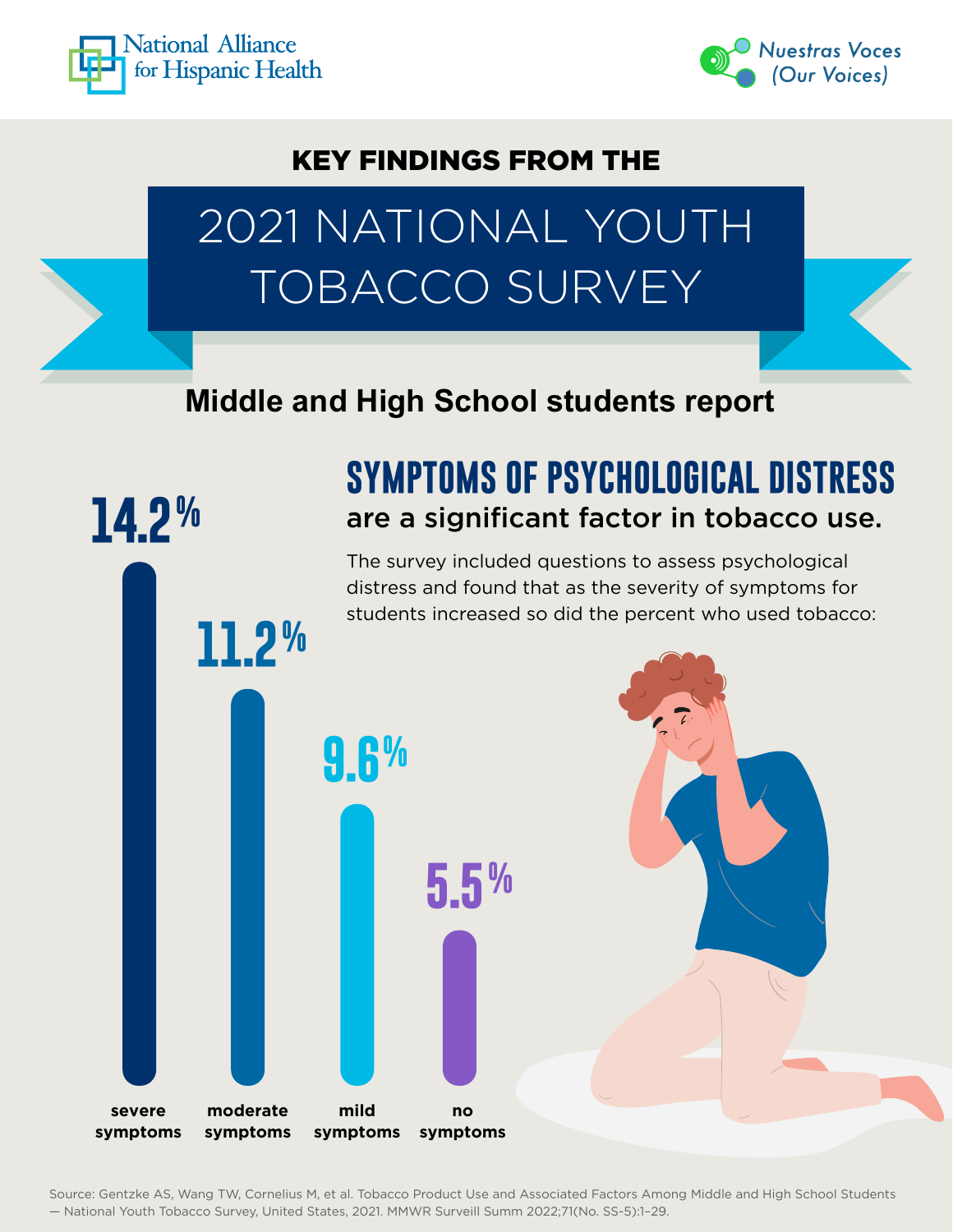



#### KEY FINDINGS FROM THE

### 2021 NATIONAL YOUTH TOBACCO SURVEY

#### **Middle and High School students report**

**41.7%**

most common reason for current use was

Among current e-cigarette users, the<br>most common reason for current use was<br>**43.4 Million of the series of the series of the series of the series of the series of the series of the series<br>stressed, or depressed" "I am feeling anxious, stressed, or depressed"** 

#### **Self reported grades in school declined**

as ever use of any tobacco product increased.



Source: Gentzke AS, Wang TW, Cornelius M, et al. Tobacco Product Use and Associated Factors Among Middle and High School Students — National Youth Tobacco Survey, United States, 2021. MMWR Surveill Summ 2022;71(No. SS-5):1–29.